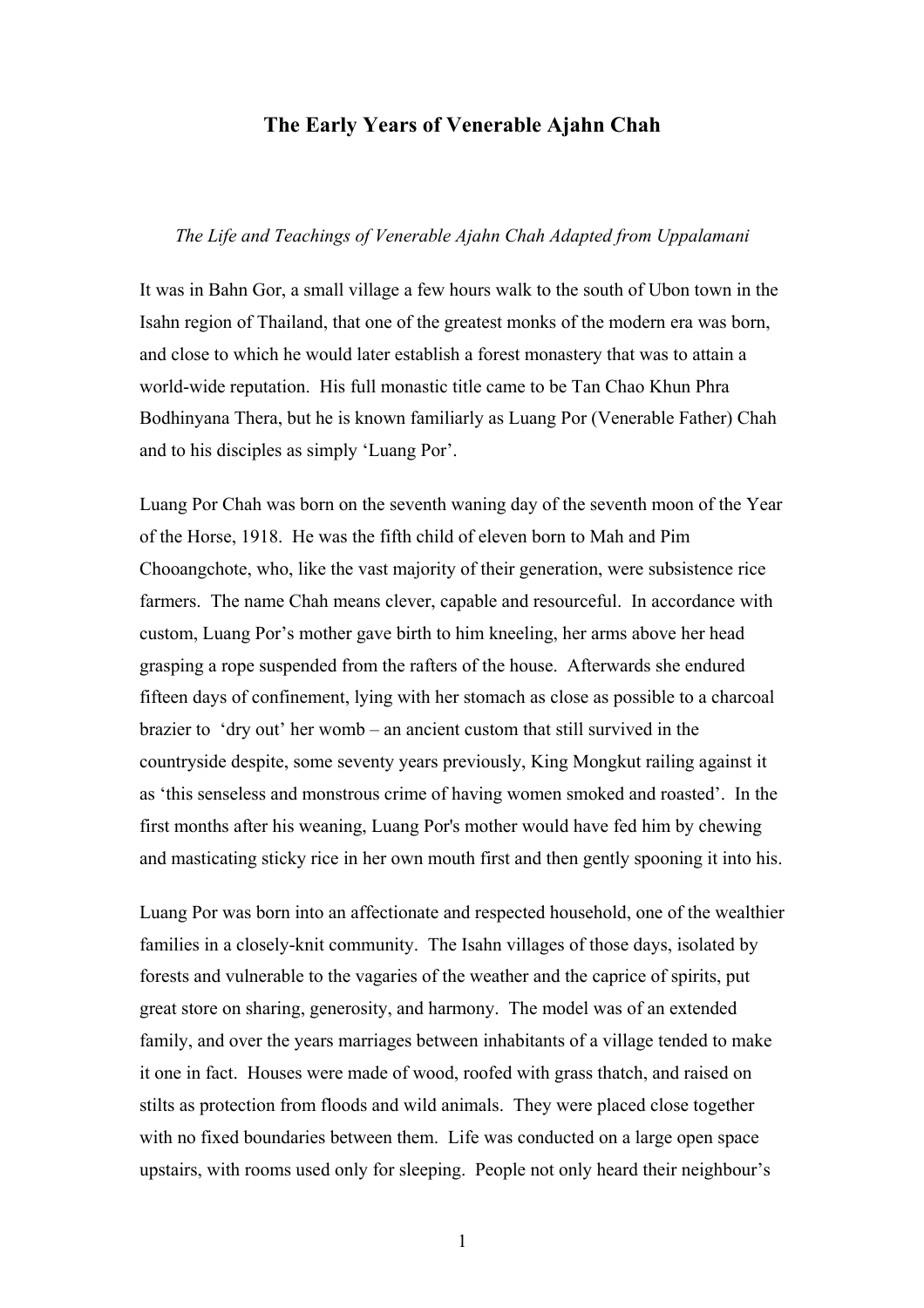family dramas, they could see them as well. There was no concept of privacy, much less a desire for it. The villagers subscribed to respect for monks, elders, and spirits; consideration for the feelings of others; and a sense of shame. They relished laughter and conversation. Luang Por grew up with a strong sense of community and place and 'the gift of the gab'.

The adjective often used to describe Luang Por in his old age – ebullient – is the one that comes most readily to mind when picturing him as a child. He was a chunky, exuberant young lad and yet, at the same time, keen and perceptive – nobody's fool. He was full of fun and vigour, with the sunny, buoyant disposition so common to his people; but even then he showed a glint of steel in his ways. He was both, a talker and a doer, the natural leader of his group of friends, the one whom everyone wanted to be close to and without whom all games and adventures seemed dull. Luang Por bore the round face and flat 'lion's nose' common to his race. More distinctively, his mouth was unusually wide and compelling – surely destined one day to have memorable things to say – while in charming contrast to the powerful symmetry of his face, his right ear was larger than the left. His childhood friends remember Luang Por's mildness. They say he never enforced his dominance with bullying or coercion; no one can recall him in a fight. He was a mediator in his companion's disputes and, from an early age, drawn by the yellow robe. He relates a childhood memory of playing the role of a monk. He would sit sternly on an old bamboo bed with pahkaoumah draped over his left shoulder like a robe, and his friends would be the laity. The meal time is probably the only event in the monk's daily life that is interesting enough to lend itself to drama, and it was that which the children would enact. Luang Por would ring a bell, and his friends would bring a tray of fruit and cool water. After bowing three times they would offer it to him meekly. He in return would give them the five precepts of the Buddhist layperson and a blessing.

School was not as yet a major intrusion on children's right to fun. By the 1920s, some thirty years after its inception, a State education system had still forged few inroads into rural Isahn. During Luang Por's childhood, three years of primary education were available, but they were not compulsory and few parents saw their worth. Luang Por, by the age of nine, had completed a single year.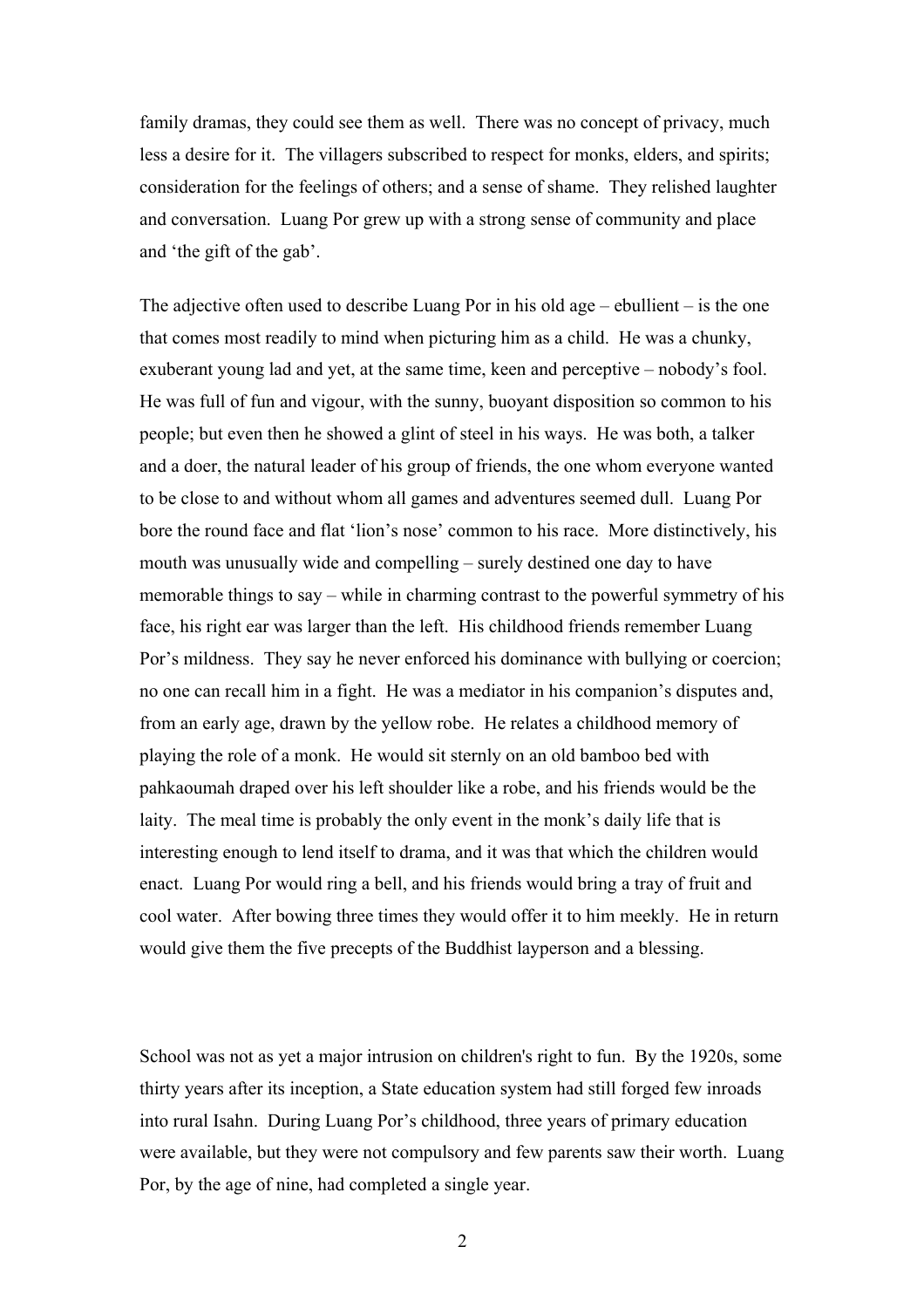Education of the young had traditionally been one of the major functions of the village Wat (monastery). Apart from the fact that fifty percent of children – the girls – were excluded, results were impressive. Foreign observers had often expressed surprise at the high standard of literacy among Thai men (at the same time, interestingly enough, praising what they saw as the superior shrewdness and industry of the women). The boys would help out with the monastery chores and, through daily personal contact with the monks and participating in the life of the Wat, received an education with a strong moral and spiritual foundation. It was a system that forged strong links between the monastery and the village, and it has been argued that the loss of this educational role to the State was a body blow to the rural Sangha's sense of purpose from which it has never fully recovered. It was at the age of nine that Luang Por asked permission from his parents to move out of the family home and into the local monastery. It was a common practice for parents to entrust sons to the monks but rare for a boy to volunteer. Many years later Luang Por spoke of his decision in the following way:

"As a boy I had a fear of committing evil actions. I was always a straightforward lad. I was honest, and I didn't tell lies. When there were things to be shared out, I was considerate; I would take less than my due. That basic nature just kept maturing until one day I said to myself, 'Go to the monastery'. I asked my friends if they had ever thought of doing the same thing, and none of them had. The idea just arose naturally. I'd say it was the result of past actions – as time went on, wholesome qualities steadily grew inside me until one day they led me to decide and do as I did."

On another occasion, in a more humorous vein, Luang Por told some lay disciples that he had become a dekwat (monastery child) because he was tired of watering the family tobacco fields and because the humdrum daily round of chores was so tedious and repetitive. As one of Luang Por's sisters remembers it, a small accident brought things to a head: "His going to live in the monastery wasn't arranged by our parents; it was his own idea. One day he was helping his brothers and sisters pounding rice, but he wasn't putting much heart into it. He (accidentally) got hit by the wood we were using as a mallet. It must have hurt him because he got angry and shouted out, 'That's it! I'm going to go and ordain!'"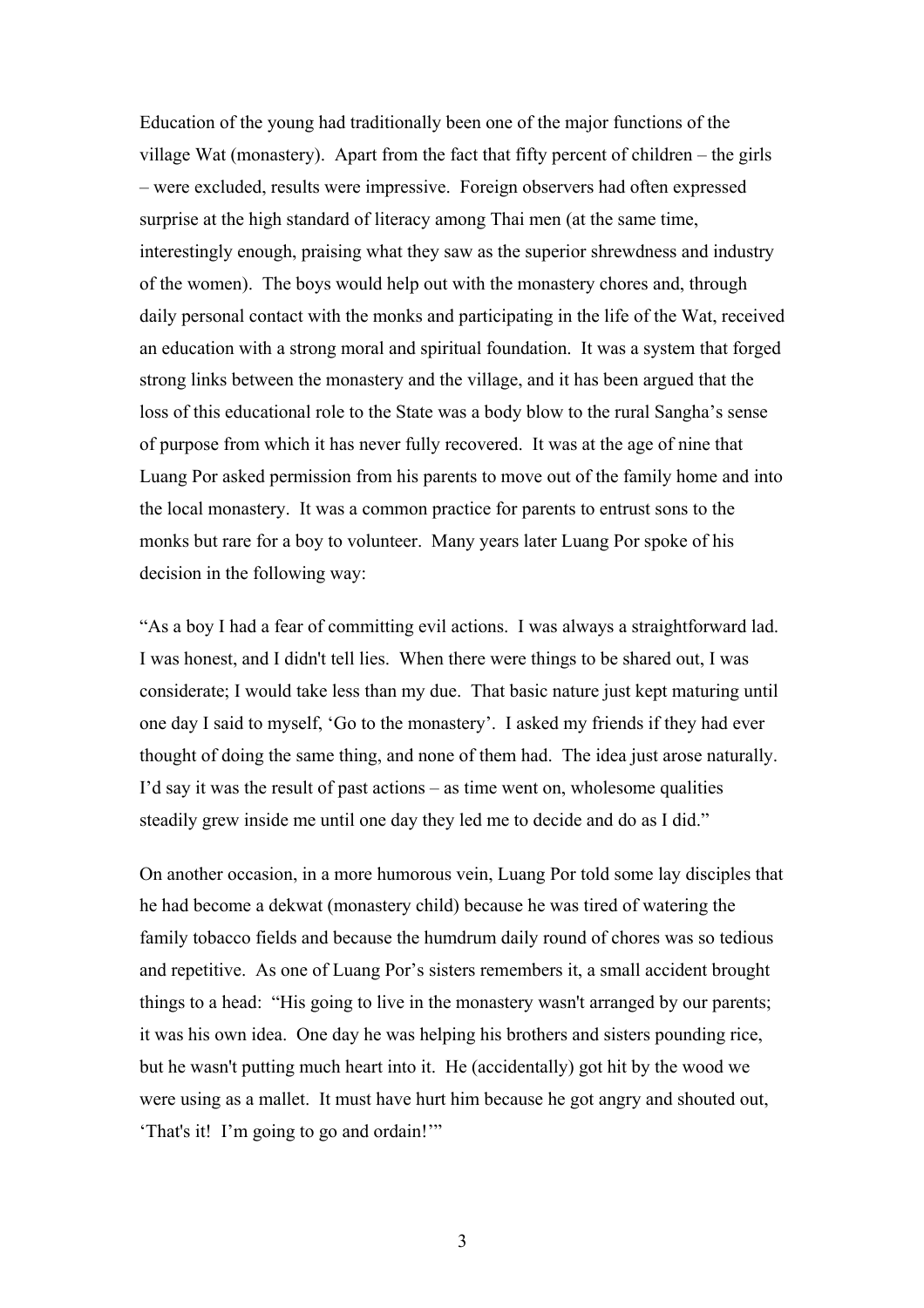A few days after the mallet blow, Luang Por's parents took him to the village monastery. Wat Bahn Gor was situated in a large sandy enclosure shaded by coconut palms, mango trees, and tamarinds and consisted of a Sala (main meeting and sermon hall), a Vihāra (monks residence), and Samānam (water-ringed ceremonial hall). Por Mah and Maa Pim entrusted their son to the abbot with a predictable mixture of sadness and pride – and Luang Por was now a dekwat. But this was not the beginning of a long and painful separation from his parents; Luang Por had by no means withdrawn into a pinched and cloistered realm. The boundaries between the monastery and the surrounding world were marked not by imposing walls but a rather half-hearted bamboo fence. Indeed, the monastery was the central focus of the communal life of the village rather than a symbol of its rejection. In a sense, he had entered the world rather than left it.

Few of the images that the word 'monastery' is likely to evoke in a secular Western mind would agree with the reality of a village Wat in rural Thailand. Wat Bahn Gor, where Luang Por had gone to live, might be the abode of monks, but it was considered the property of all. The path in front of the main hall was a public thoroughfare, and the monastery well was used by all the nearby houses. Important public meetings took place in the monastery hall, which also acted as a hostel for passing travellers and was thus the centre for the reception and dissemination of news about other areas. The monastery played a central role in the social life of the village. It was the site for the important festivals that punctuated the hard struggles of the year. With daily entertainment almost nonexistent, every one looked to the lively ngahn wat (monastery fairs) for excitement and fun. Some of the fairs were of specifically Buddhist significance; others were of a more earthy animist character, presided over by the monks and sandwiched by offerings of alms to them.

As for the monks, they were not an hereditary elite. In Thai Buddhism, temporary ordination has long been the norm and constitutes a rite of passage for young men. Indeed, a man who has never been a monk would have difficulty finding a wife. Young women would shy away from him as a kon dip, literally an 'unripe' person. Customarily, the young men in a village would ordain after finishing their military service, mostly for the three-month Rains Retreat but sometimes for as long as two or three years.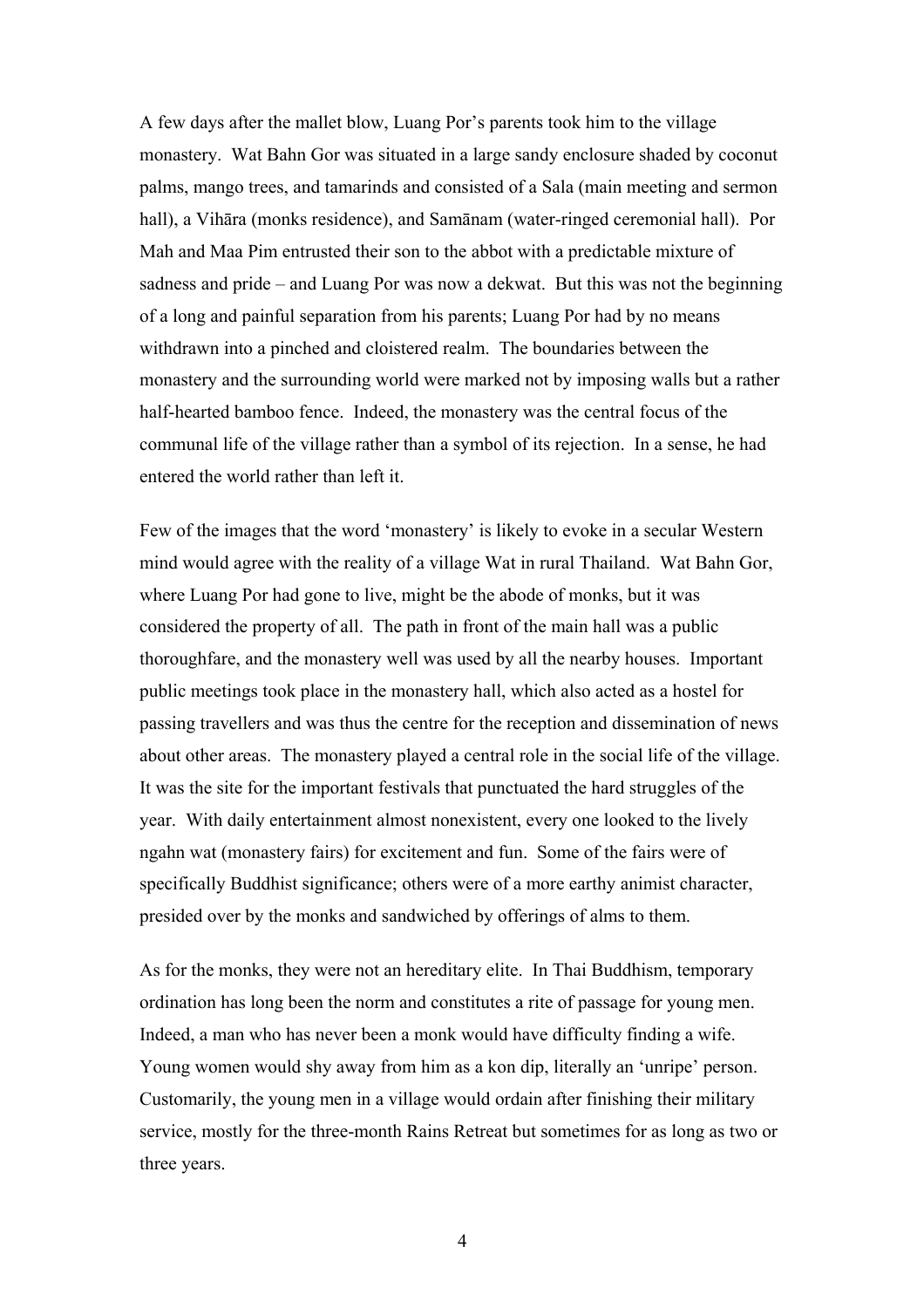Apart from their standing as members of the Buddhist Sangha, the monks also had the extra prestige of being the most educated and knowledgeable people in the community.

The result was a fluid monastic community in which serious and dedicated students rubbed shoulders with restless time-servers. One of the great merits of the system was that with every family having members who were or had been monks, the close bond between village and monastery was constantly renewed. The long-term monks would be few in number. They would almost all have been born and raised in the local village and would thus empathize deeply with the daily problems of the local people. They would take participation in village affairs seriously, sometimes as leaders in public works projects such as building bridges, or frequently as the impartial adviser and referee in lay disagreements and disputes. Historically, the Wat was the centre of learning. Apart from their standing as members of the Buddhist Sangha, the monks also had the extra prestige of being the most educated and knowledgeable people in the community. They would learn and transmit many skills such as carpentry, painting, decorative arts, and tile, brick and cement making. Some monks would be herbal doctors and many, notwithstanding the prohibition in the Monk's Discipline, were astrologers. But of course it was the monastery's religious role that was, ideally, paramount. Primarily the monks were expected to be, as far as possible, the embodiment of the Buddha's teachings and to inspire by word and deed moral and spiritual values. They were also called upon to perform traditional rituals and ceremonies. They would be invited to local houses to chant blessings and sprinkle lustral water during marriages, house-warming parties and times of sickness or ill luck. At the death of a villager they would chant the rather abstract and philosophical Matika verses, traditionally believed to be the teachings the Buddha gave to his mother in Tusita heaven following her death.

Luang Por spent four years as a dekwat. During that time, he learned to read and write, helped with the sweeping and cleaning of the monastery, served the monks, and gradually absorbed, if not their intellectual nutrition, then at least the ambience and flavour of the basic Buddhist teachings. His duties were not onerous, and there was plenty of time for play with his fellow dekwat, of whom there was a constant supply. It was the custom for rough lads to be sent to the monastery by their weary parents for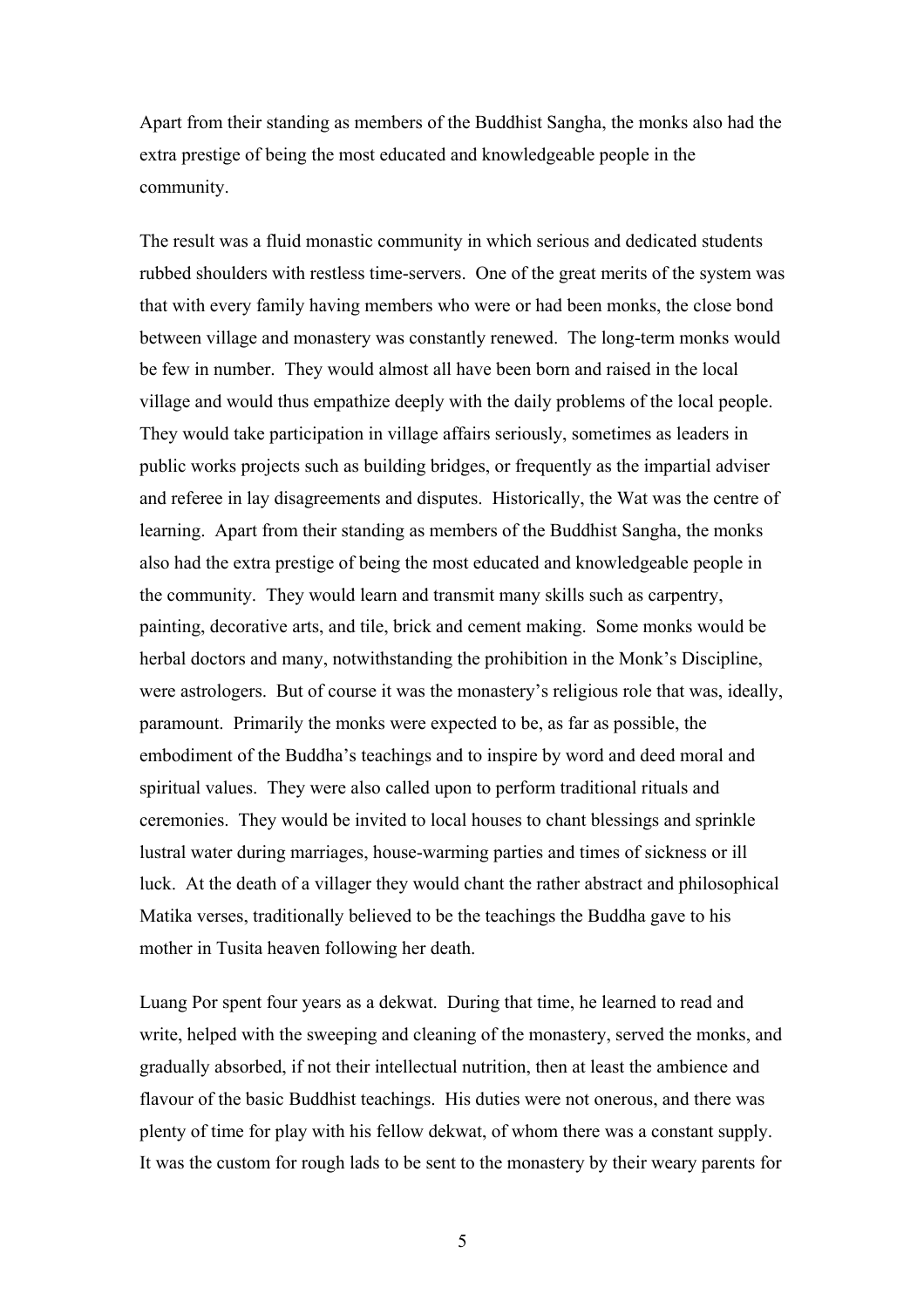urgent moral reform; orphans, if no relation could take them, could always find a refuge with the monks. Apart from accepting boys for religious reasons, the monastery was also the local social welfare centre. In the Monk's Discipline it is laid down that an aspirant must be twenty years of age before he can become a monk but that a boy old enough 'to scare crows' can become a novice. Luang Por took the novice 'Going Forth' vows in March 1931. He was thirteen and could have driven off a raiding hawk. Luang Por's sturdy frame and bulging belly together with his resonant voice earned him the nickname Eung, or Bullfrog. Life carried on in almost the same relaxed fashion, although wearing the robe conferred a higher status and increased expectations; at least in front of the laity, a restrained demeanour was de rigour. Luang Por would spend time everyday walking up and down in the shade, memorizing the various Pāli chants: the daily service, meal blessings, auspicious verses chanted at house-warming parties and marriages, and the more sombre funeral chants: *Adhuvam jivitam, dhuvam maranam, avassam me maritabbam* – Life is uncertain; death is certain; I too will die.

He also completed the first of the three levels in the curriculum of monastic studies. It included sections on the Buddha's life and teachings, the code of Discipline and the history of Buddhism, and provided a sound foundation in the core teachings. At other times, gardening and building projects served to work off teenage steam.

During his novice years, Luang Por's teacher and mentor was a monk called Ajahn Lung. In accordance with the reciprocal relationship laid down in the ancient texts, Ajahn Lung oversaw Luang Por's studies, and Luang Por in return acted as his personal attendant. Every now and then in the evenings, Ajahn Lung would kindly accompany Luang Por on visits to his family – it would have been forbidden for a novice to go alone – and indeed seemed to enjoy these excursions even more than Luang Por, exuding a confidence and charm among Luang Por's family that the young novice found a little eccentric. At Ajahn Lung's instigation, the visits became steadily more frequent and protracted, and sometimes it would be late at night before the two of them walked back to the monastery, accompanied by the barks of the village dogs their footsteps disturbed.

One day Ajahn Lung confided in Luang Por that he had decided to disrobe and suggested that his protégé might do likewise. A confused Luang Por agreed. He had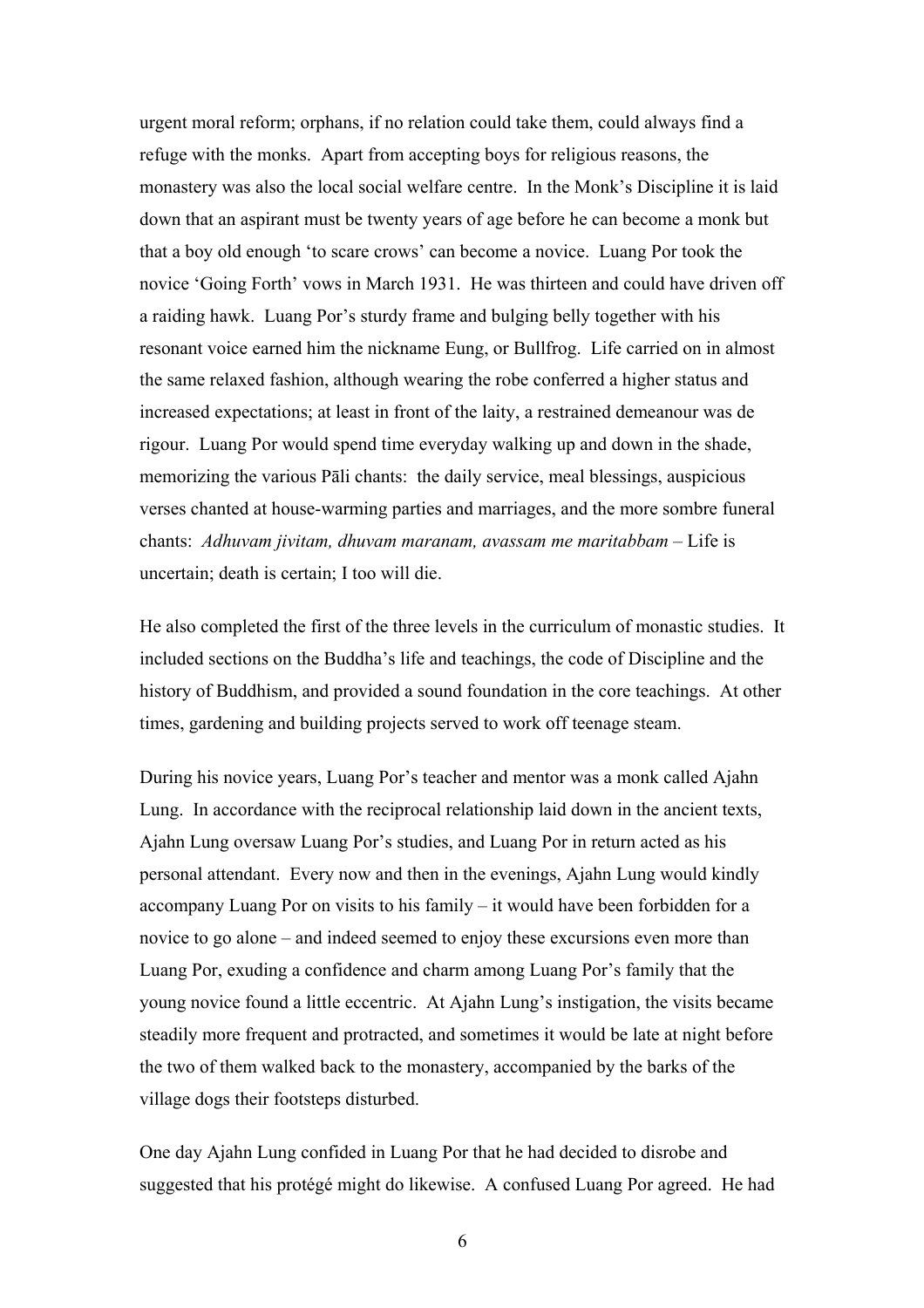been living in the wat for seven years and, at the dangerous and wobbly age of sixteen, a small push was enough. Some days after the joint disrobing, Luang Por's parents were visited by elder relatives of ex-Ajahn Lung to discuss a marriage proposal. The ardent admirer of Luang Por's sister Sah, assured of her affections was free at last to declare his love.

Luang Por went to work in the family fields. Inevitably, the novelty of mud and sweat soon wore off, and though he applied himself to the regular round of the rice farmer with a gusto that drew much praise, he bore quietly within himself a sense of something lost and unfulfilled. It was not an overpowering emotion – he was a buoyant, vigorous young man – but a constant, unobtrusive shadow that he could only try to ignore. For the moment Luang Por was content to divert himself in the usual ways. Together with his best friend Puut he would walk to neighbouring villages to flirt with young ladies at monastery fairs.

When Luang Por finally fell in love it was with a girl from his own village. Her name was Jyy, the step-sister of his companion Puut. The girl's parents were pleased with the prospective match; Luang Por was a friend of the family, good-natured, hardworking, and honest. In those days it was taboo for young lovers to be alone together; custom dictated that they would meet at the girl's house, upstairs on the porch in the evening, where she would be sitting demurely spinning wool. Luang Por began to spend more and more of his evenings at Puut's house. Relations between young men and women were strictly overseen by elders. Lovers, forbidden to touch, were quick to learn the nuances of the verbal caress. In Isahn village life, banter between them was inventive and the ability to extemporize much admired. The men would swagger and flatter and ardently woo in the 'I-can't-live-without-you' style, while the girls would play shy and hard to get or else wittily insult their suitor's manhood – 'the loudmouthed swain is holding a limp kite in a windless sky', was just one of the wellknown jibes gleefully repeated.

But witty repartee soon loses its charm when genuine feelings are engaged, and late at night Luang Por and Jyy would like to sit out in the starry coolness talking quietly. The plan hatched on one such night was that they would marry as soon as Luang Por had completed his National Service and spent a rains retreat as a monk to make merit for his parents in the time-honoured way. At that time Luang Por was nineteen years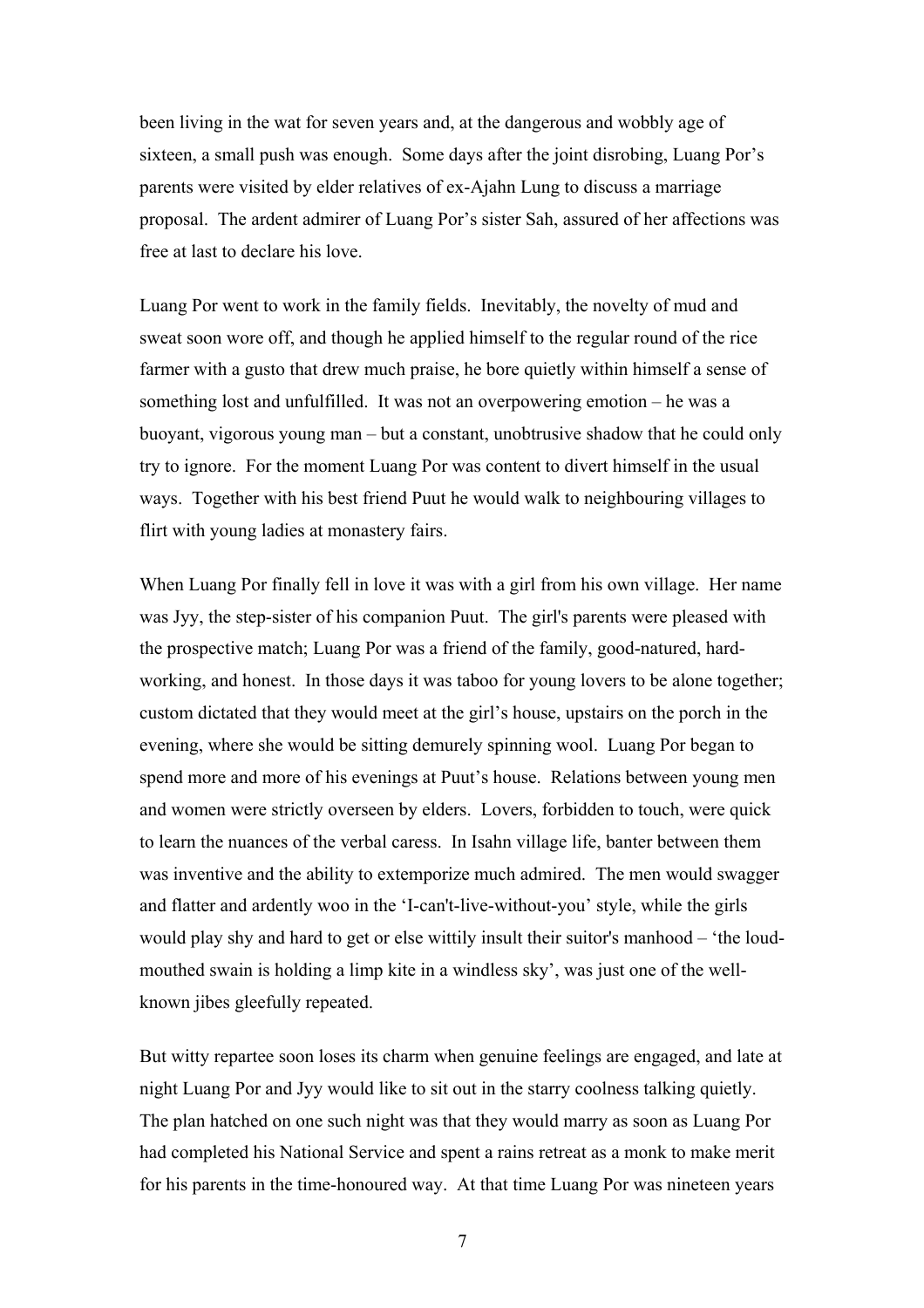old and Jyy seventeen. It would be another four years before they could expect even to hold hands.

One day that year as the rainy season approached and every household was busy preparing ploughs, rakes, hoes, yokes, fish traps, and machetes for the upcoming work in the paddy fields, Luang Por had just taken out a load of tools to the family's small hut raised on stilts in the middle of their fields. As he related himself many years later: "When I was eighteen I liked a girl. She liked me too, and, as these things go, after some time of liking her I fell deeply in love. I wanted to marry her. I daydreamed about having her by my side helping me out in the fields, making a living together. Then one day on my way home from work I met my best friend, Puut, on the road. He said, 'Chah, I'm taking the girl.' When I heard those words I went completely numb. I was in a state of shock for hours afterwards."

Simply, and with the unquestioned prerogative that parents of his age and culture possessed, Puut's father and his wife had decided that their two stepchildren should marry; there was no more to be said. The reasons were pragmatic and economic. If Puut married Jyy, the family would be saved a bride price they could ill afford. They had just acquired land some distance from the village that should not be left fallow. The young couple could move out there and farm it together.

Luang Por, despite the coming of the rains, must have felt his life suddenly beached in a dry and desolate land. But other than trying to reconcile himself to the situation, what could he do? It made no sense to be angry with Puut. His friend had not plotted behind his back and was painfully embarrassed by the whole affair. But this disappointment was a profound one, a sharp and hurtful lesson in the uncertainties that bedevil human affairs. Where should you, where could you, place your trust? Luang Por maintained his friendship with Puut, and indeed it was to last for the rest of Luang Por's life. But with Jyy he had to be more circumspect; his feelings could not be denied by an act of will. Even after becoming a monk, if Luang Por saw her in the monastery, he would have to do his utmost to avoid a meeting that might stir up painful emotions. Luang Por admitted that for the first seven years of his monkhood it was impossible to completely let go of his thoughts of Jyy. Perhaps after all, by some miracle, she would become free. The same tantalizing scenarios periodically recurred in his mind, the same facile, happy endings. Could he then in such a case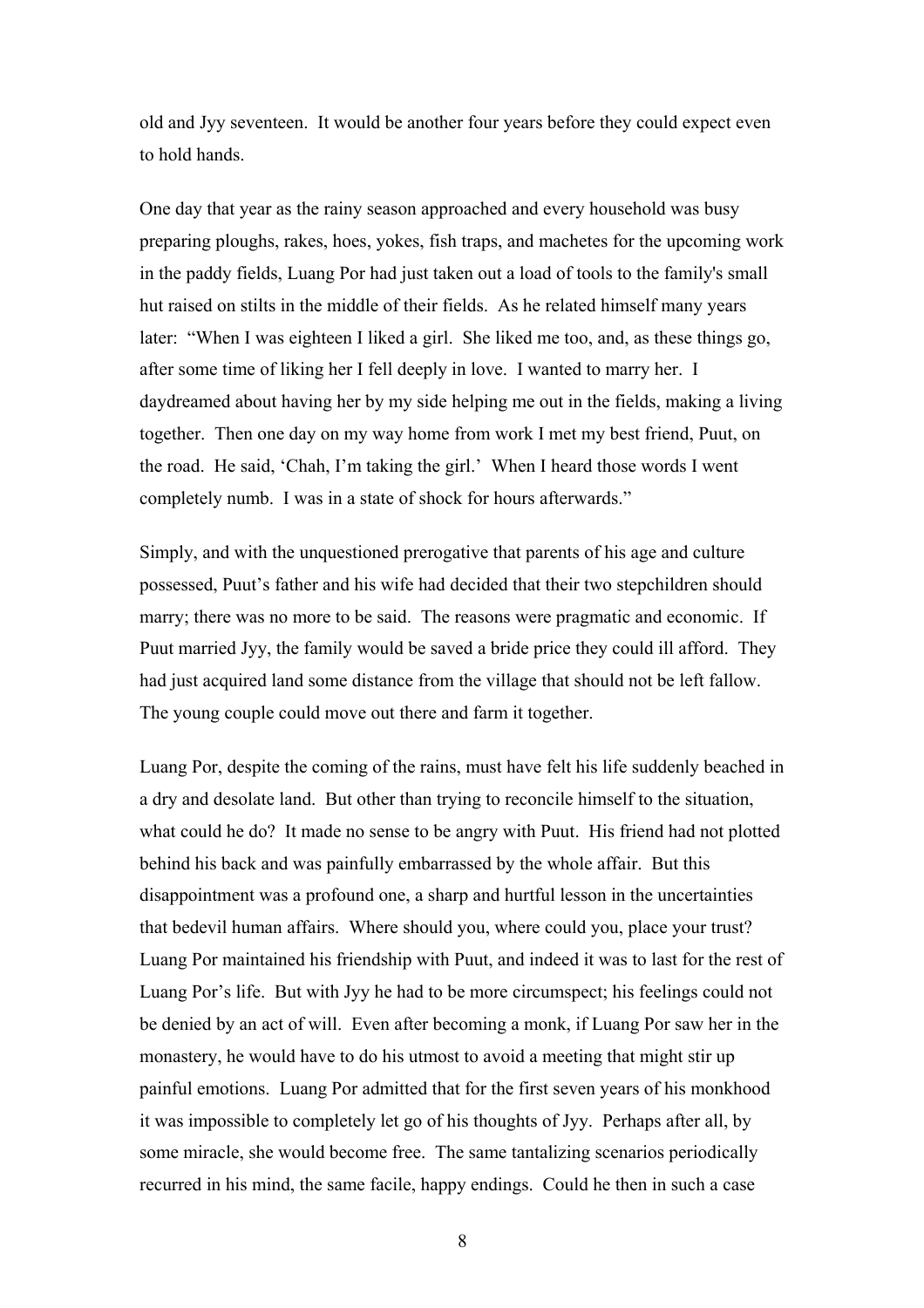remain in the robes? He didn't know. It was only when he finally left his familiar surroundings and through meditation practice gained a method of stilling his thoughts and seeing them in perspective that the fantasies faded. In later years as abbot of Wat Nong Pah Pong, describing to the monks the drawbacks of sensual desire, he would often talk of the debt of gratitude he owed to Puut: "If he hadn't married Maa Jyy, then I probably wouldn't be here today", he would say.

When Luang Por's name was missing from the list of young men from Ubon called up for National Service, he was free to ask for ordination. But by this time his ideas about becoming a monk had changed. He no longer considered it simply in terms of making merit for his parents, an expression of the gratitude he felt towards them. These were certainly noble aims, but he desired something more, something that could resolve the dis-ease in his heart. Lay life seemed hollow, tedious, and full of vicissitudes; perhaps the monastic life could lead him to meaning and peace. He would ordain for an indefinite period. His mother and father were pleased. They had enough children to help with the farm work, and it was auspicious to have a son in robes. The ordination ceremony took place on the April 26, 1939, at Wat Gor Ny, the local monastery, on a hot, shimmering afternoon. Phra Kroo Intarasarakun was Luang Por's preceptor and conferred on him the monk's name of Subhaddo (welldeveloped).

Luang Por spent the first two years of his monastic life at Wat Bahn Gor: "At the end of the rains retreat, the monks and novices who joined the Sangha at the same time as me all disrobed. Sometimes before disrobing they'd try on their lay clothes and parade up and down. I thought they were completely insane. But they thought they looked good, that their clothes were smart, and they talked about the things they were going to do after they disrobed. I didn't dare to tell them that they'd got it all wrong because I didn't know how durable my own faith was. After my friends disrobed, I became resigned. 'You're on your own now', I said to myself, and pulled out my copy of the Pātimokkha (the monk's rules of discipline) and started to memorize it. It was easier than before with nobody teasing me or fooling around. I was able to concentrate on it fully. I didn't say anything, but I made a resolution that from that day onwards until the end of my life, whether it be at the age of seventy or eighty or whatever, I would try to practice with a constant appreciation, not allow my efforts to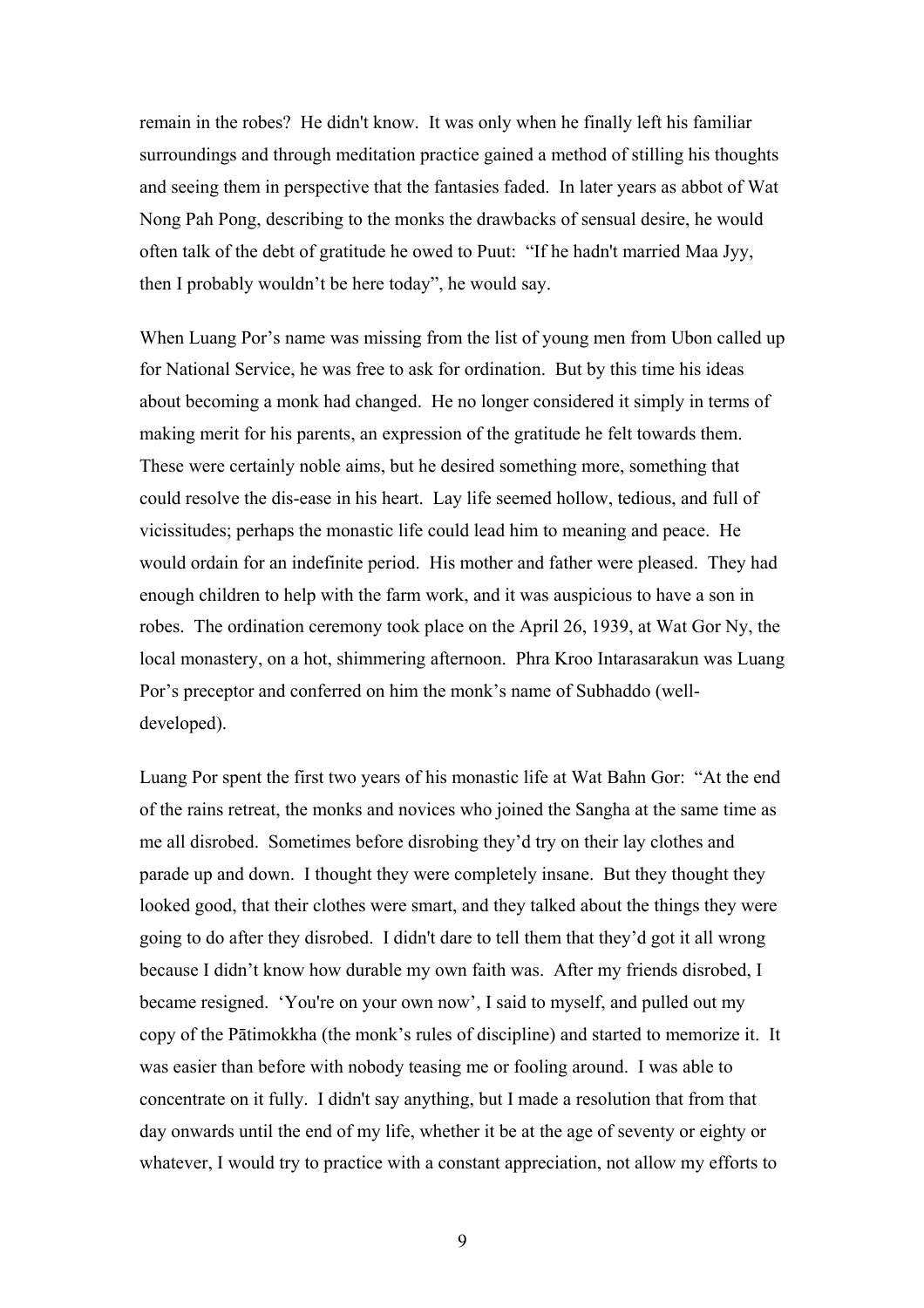slacken or my faith to weaken. To be consistent! That is an extremely difficult task, and I didn't dare to tell anyone else."

Venerable Ajahn Jayasaro

## **About Luang Por Chah**



Venerable Ajahn Chah was born on June 17, 1918 in a small village near the town of Ubon Rajathani, North-East Thailand. After finishing his basic schooling, he spent three years as a novice before returning to lay life to help his parents on the farm. At the age of twenty, however, he decided to resume monastic life, and on April 26, 1939 he received upasampada (bhikkhu ordination). Ajahn Chah's early monastic life followed a traditional pattern, of studying Buddhist teachings and the Pali scriptural language. In his fifth year his father fell seriously ill and died, a blunt reminder of the frailty and precariousness of human life. It caused him to think deeply about life's real purpose, for although he had studied extensively and gained some proficiency in Pali, he seemed no nearer to a personal understanding of the end of suffering. Feelings of disenchantment set in, and finally (in 1946) he abandoned his studies and set off on mendicant pilgrimage.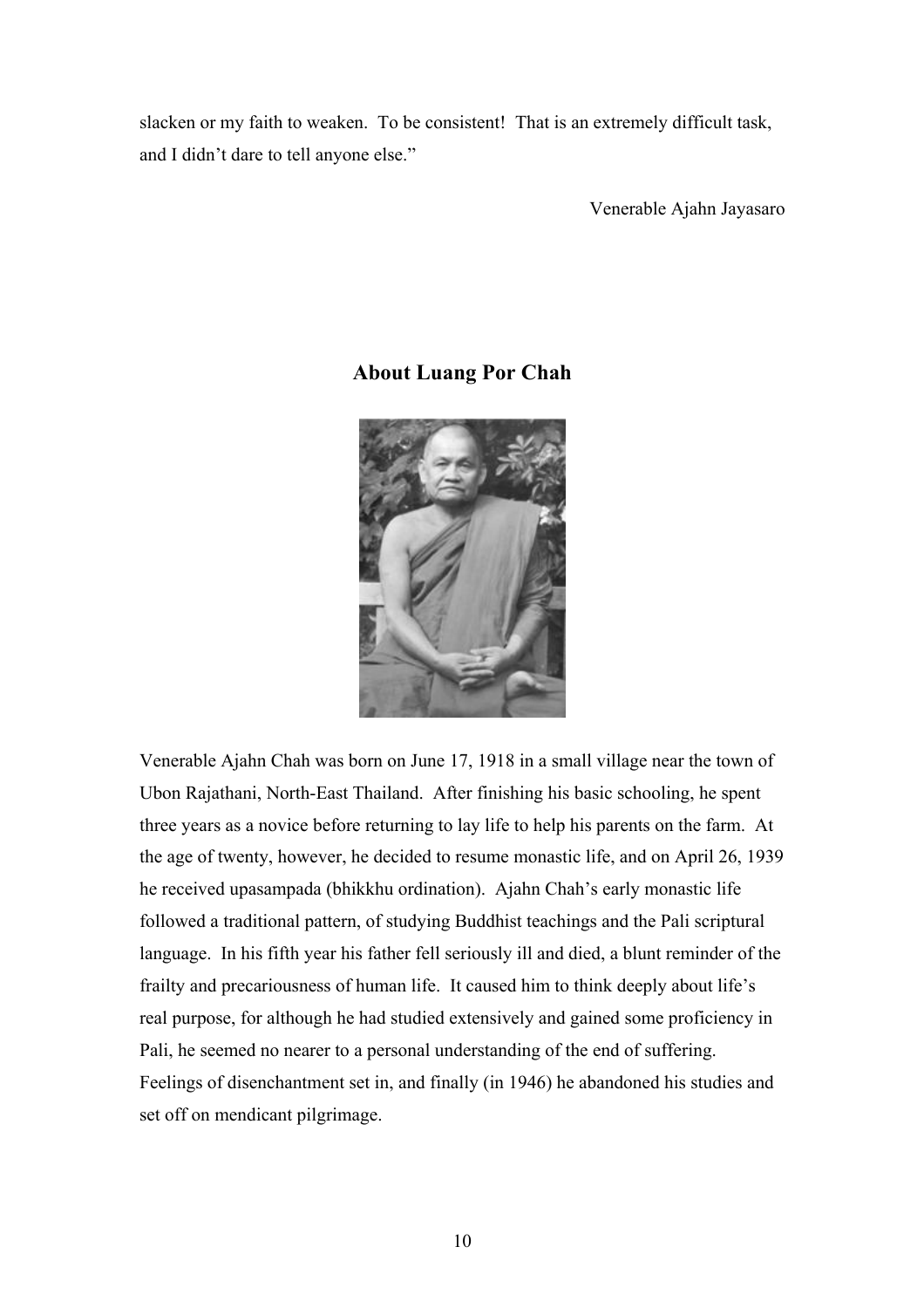He walked some 400 km to Central Thailand, sleeping in forests and gathering alms food in the villages on the way. He took up residence in a monastery where the vinaya (monastic discipline) was carefully studied and practiced. While there he was told about Venerable Ajahn Mun Bhuridatto, a most highly respected Meditation Master. Keen to meet such an accomplished teacher, Ajahn Chah set off on foot for the Northeast in search of him.

At this time Ajahn Chah was wrestling with a crucial problem. He had studied the teachings on morality, meditation and wisdom, which the texts presented in minute and refined detail, but he could not see how they could actually be put into practice. Ajahn Mun told him that although the teachings are indeed extensive, at their heart they are very simple. With mindfulness established if it is seen that everything arises in the heart/mind… right there is the true path of practice. This succinct and direct teaching was a revelation for Ajahn Chah, and transformed his approach to practice. The Way was clear.

For the next seven years Ajahn Chah practiced in the style of the austere Forest Tradition, wandering through the countryside in quest of quiet and secluded places for developing meditation. He lived in tiger and cobra infested jungles, using reflections on death to penetrate to the true meaning of life. On one occasion he practiced in a cremation ground, to challenge and eventually overcome his fear of death. Then, as he sat cold and drenched in a rainstorm, he faced the utter desolation and loneliness of a homeless monk.

In 1954, after years of wandering, he was invited back to his home village. He settled close by, in a fever ridden, haunted forest called 'Pah Pong'. Despite the hardships of malaria, poor shelter and sparse food, disciples gathered around him in increasing numbers. The monastery, which is now known as Wat Pah Pong began there, and eventually branch monasteries were also, established elsewhere.

In 1966 an American monk came to stay at Wat Pah Pong. The newly ordained Venerable Sumedho had just spent his first vassa ('Rains Retreat') practicing intensive meditation at a monastery near the Laotian border. Although his efforts had borne some fruit, Venerable Sumedho realized that he needed a teacher who could train him in all aspects of monastic life. By chance, one of Ajahn Chah's monks, one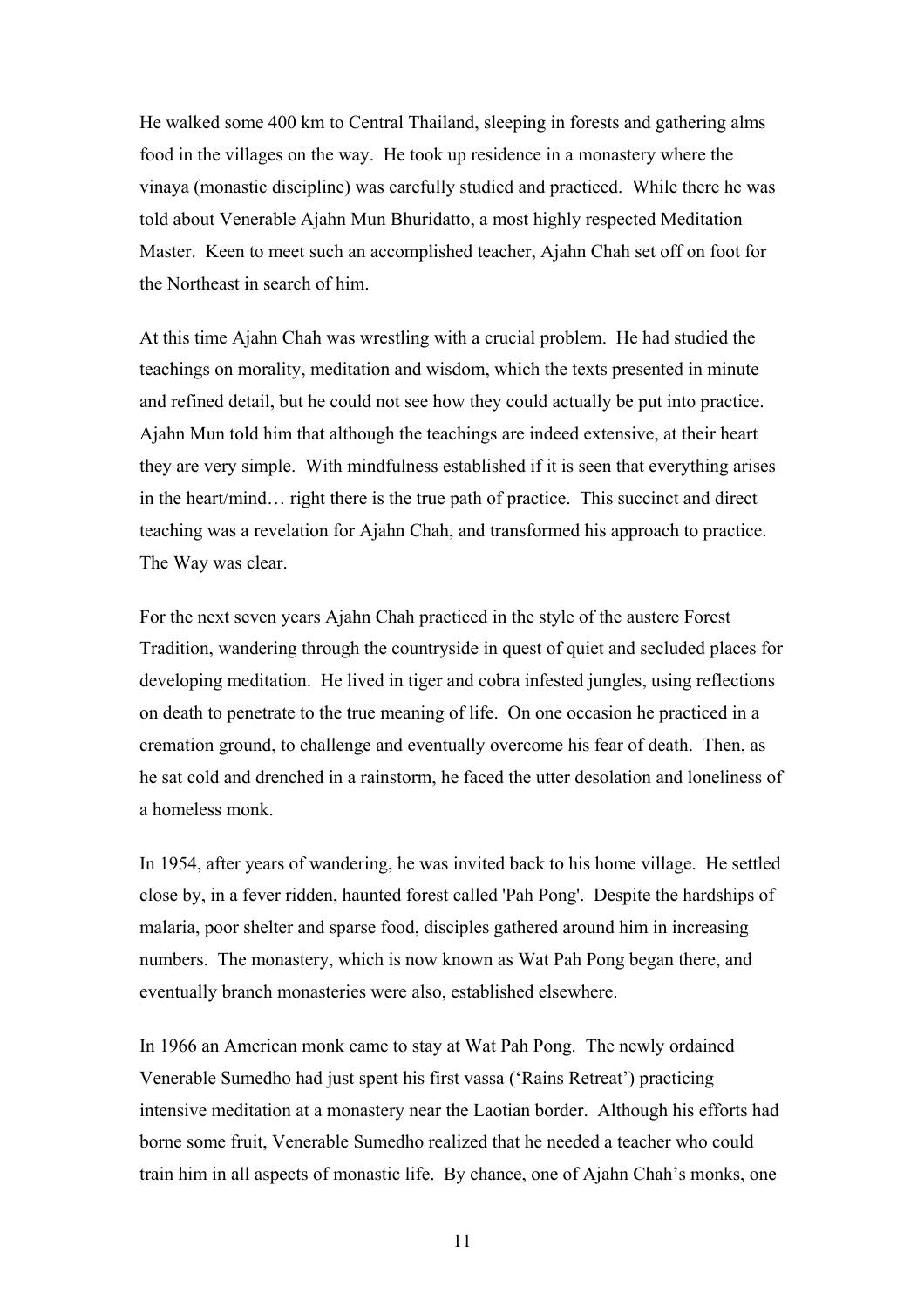who happened to speak a little English visited the monastery where Venerable Sumedho was staying. Upon hearing about Ajahn Chah, he asked to take leave of his preceptor, and went back to Wat Pah Pong with the monk. Ajahn Chah willingly accepted the new disciple, but insisted that he receive no special allowances for being a Westerner. He would have to eat the same simple alms food and practice in the same way as any other monk at Wat Pah Pong. The training there was quite harsh and forbidding. Ajahn Chah often pushed his monks to their limits, to test their powers of endurance so that they would develop patience and resolution. He sometimes initiated long and seemingly pointless work projects, in order to frustrate their attachment to tranquillity. The emphasis was always on surrender to the way things are, and great stress was placed upon strict observance of the vinaya.

In the course of events, other Westerners came through Wat Pah Pong. By the time Venerable Sumedho was a bhikkhu of five vassas, and Ajahn Chah considered him competent enough to teach, some of these new monks had also decided to stay on and train there. In the hot season of 1975, Venerable Sumedho and a handful of Western bhikkhus spent some time living in a forest not far from Wat Pah Pong. The local villagers there asked them to stay on, and Ajahn Chah consented. The Wat Pah Nanachat ('International Forest Monastery') came into being, and Venerable Sumedho became the abbot of the first monastery in Thailand to be run by and for English-speaking monks.

In 1977, Ajahn Chah was invited to visit Britain by the English Sangha Trust, a charity with the aim of establishing a locally-resident Buddhist Sangha. He took Venerable Sumedho and Venerable Khemadhammo along, and seeing the serious interest there, left them in London at the Hampstead Vihara (with two of his other Western disciples who were then visiting Europe). He returned to Britain in 1979, at which time the monks were leaving London to begin Chithurst Buddhist Monastery in Sussex. He then went on to America and Canada to visit and teach. After this trip, and again in 1981, Ajahn Chah spent the 'Rains' away from Wat Pah Pong, since his health was failing due to the debilitating effects of diabetes. As his illness worsened, he would use his body as a teaching, a living example of the impermanence of all things. He constantly reminded people to endeavour to find a true refuge within themselves, since he would not be able to teach for very much longer. Before the end